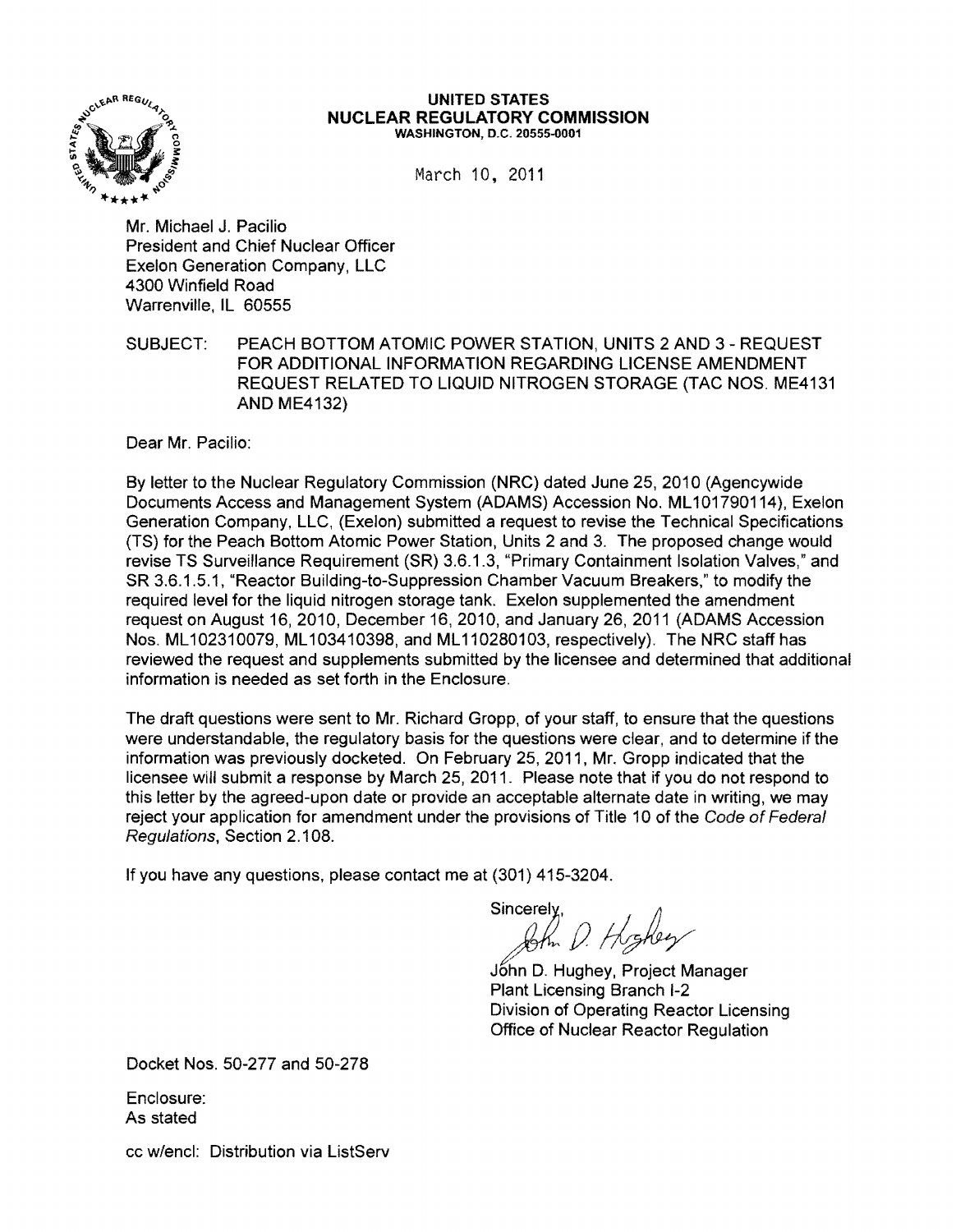## REQUEST FOR ADDITIONAL INFORMATION REGARDING

# LICENSE AMENDMENT REQUEST RELATED TO LIQUID NITROGEN STORAGE

### PEACH BOTTOM ATOMIC POWER STATION, UNITS 2 AND 3

#### DOCKET NOS. 50~277 AND 50-278

By letter to the Nuclear Regulatory Commission (NRC) dated June 25,2010 (Agencywide Documents Access and Management System (ADAMS) Accession No. ML 101790114), Exelon Generation Company, LLC, (Exelon) submitted a request to revise the Technical Specifications (TS) for the Peach Bottom Atomic Power Station, (PBAPS) Units 2 and 3. The proposed change would revise TS Surveillance Requirement (SR) 3.6.1.3.1, "Primary Containment Isolation Valves (PCIVs)," and SR 3.6.1.5.1, "Reactor Building-to-Suppression Chamber Vacuum Breakers," to modify the required level for the liquid nitrogen storage tank. Exelon supplemented the amendment request on August 16, 2010, December 16, 2010, and January 26,2011 (ADAMS Accession Nos. ML 102310079, ML 103410398, and ML 110280103, respectively). The NRC staff has reviewed Exelon's submittal and supplements and determined that additional information, as described below, is needed to complete the review.

In its August 16, 2010, response, Exelon provided design analysis calculation PM~0375, "To Establish Demand for  $N<sub>2</sub>$  for the CAD [containment atmospheric dilution] System and the SGIG [safety grade instrument gas] System for Dual Unit Operation," Revision 4. On page 17, of calculation PM~375, note 1, the licensee states, in part, that the stroke time for the vacuum breaker valves is 10 seconds. However, 8 seconds is used for the demand calculation based on the assertion that 8 seconds will provide more conservative required total nitrogen flow demand to operate the valves. However, if demand is equal to the flow rate multiplied by the time duration, then utilizing a longer stroking time provides a more conservative total demand estimate.

RAI-04: The NRC staff requests that the licensee provide an explanation for why an 8 second, as opposed to a 10 second, stroking time would provide a more conservative estimation for total nitrogen demand.

On page 16, of Calculation PM~375, the licensee states that, following a loss-of-coolant accident (LOCA), the 18~inch purge and vent valves close and only their associated boot seals remain pressurized. Page 19 of the calculation lists 12, 18-inch, valves as having boot seals. In contrast, page 20 cites both operating units as having 16, 18-inch, valves between them and that the valves are stroked 10 times.

- RAI-05.a: The NRC staff requests that the licensee identify which valves, from which units under each condition (LOCA, safe shutdown), have boot seals that require SGIG.
- RAI-05.b: The NRC staff requests that the licensee identify the required nitrogen demand for the boot seals.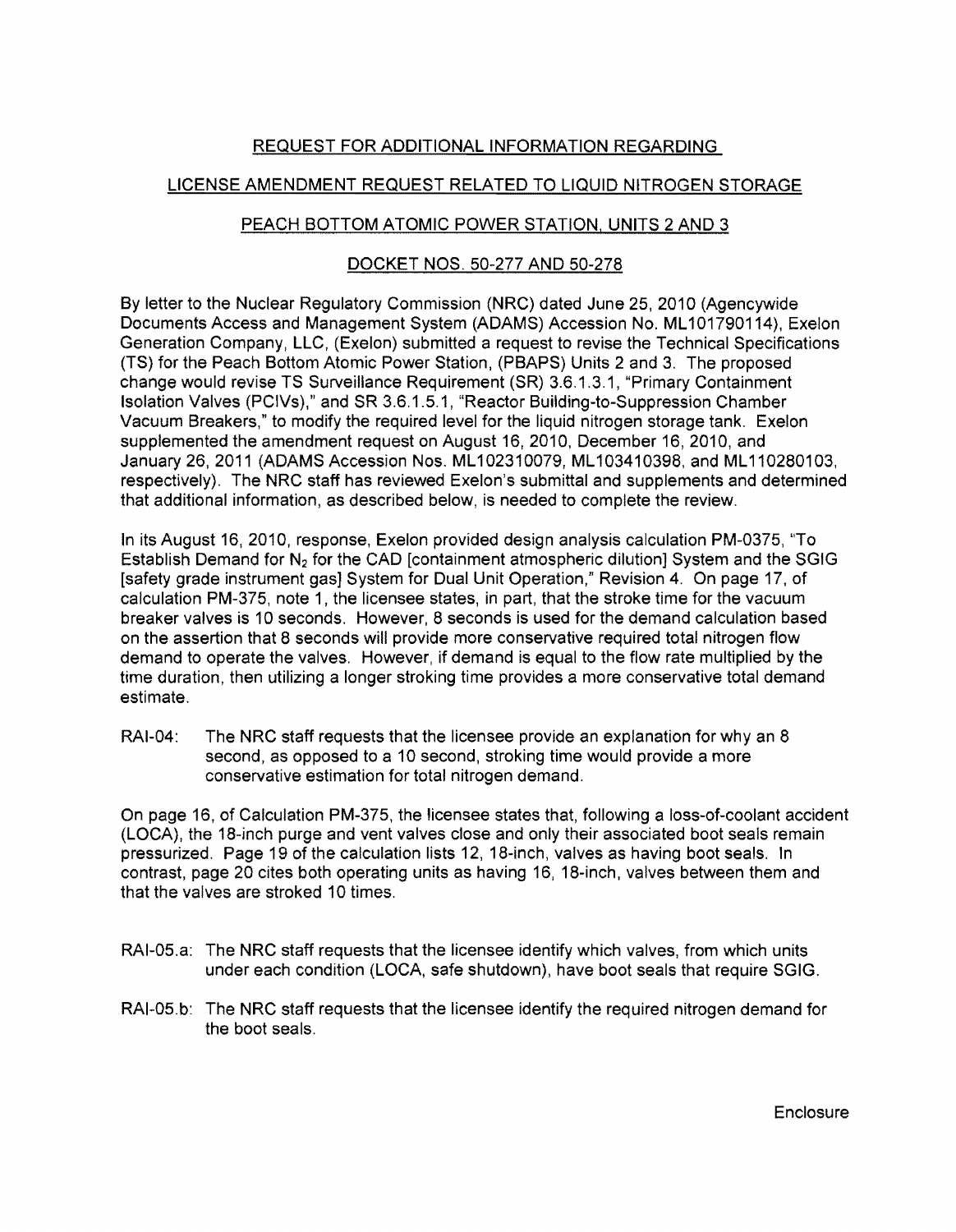- RAI-05.c: The NRC staff requests that for the valves with boot seals, the licensee state which valves stroke, the associated total stroking demand, and the basis for the number of strokes required.
- RAI-05.d: The NRC staff requests that the licensee identify the total required nitrogen to support the SGIG function for inflating and maintaining valve boot seal for each unit for the 7-day post-accident period.

The NRC staff conducted an on-site audit at PBAPS on January 13, 2011. One aspect of the audit consisted of a review of the station drawings depicting the valves supported by the SGIG system, and verifying that those valves were accounted for in calculation PM-375. Calculation PM-375 determined the amount of nitrogen required to meet a 7-day requirement. The PBAPS station drawings reviewed during the audit showed 18 valves were supported by SGIG system. However, the calculation states that SGIG supports only 17 valve stations.

The licensee's assumptions for calculation PM-375 are that one unit is in a LOCA and one is in safe shutdown both coincident with station loss of offsite power. On page 10 of the calculation, the licensee states, in part, that the nitrogen demand for the unit in safe shutdown is based solely on system leakage and leakage through cross-tie check valves between SGIG and the Instrument Air system. In contrast, on page 20 of the calculation, the licensee credits both units as consuming nitrogen via boot seals.

- RAI-06.a: The NRC staff requests that the licensee identify which valves are supported by SGIG, specific to which unit condition (i.e. LOCA or safe shutdown).
- RAI-06.b: The NRC staff requests that the licensee identify the number of strokes required and the nitrogen demand to support the function of the valves identified in RAI-06.a.
- RAI-06.c: The NRC staff requests that the licensee identify the total required nitrogen to support the SGIG function for cycling the required valves for each unit for the 7-day post-accident period.

Calculation PM-375, page 4, states: "1) The number of strokes necessary to the critical valves post-LOCA was estimated to be ten (10) times." The licensee uses this assumption to establish the required amount of air for the SGIG supported valves to perform their function. However, the licensee does not provide a basis for the number of strokes.

RAI-07: The NRC staff requests that the licensee provide the basis for the number of strokes.

Calculation PM-375, refers to containment emergency vent system valves being supplied by the SGIG system upon loss of normal instrument air. However, in Section 3 of the submittal dated June 25,2010, the licensee states that the SGIG supports only three system functions:

- 1. Containment atmospheric control (CAC) system purge and vent valves.
- 2. Containment atmospheric dilution (CAD) valves.
- 3. Torus-to-secondary containment vacuum breaker valves.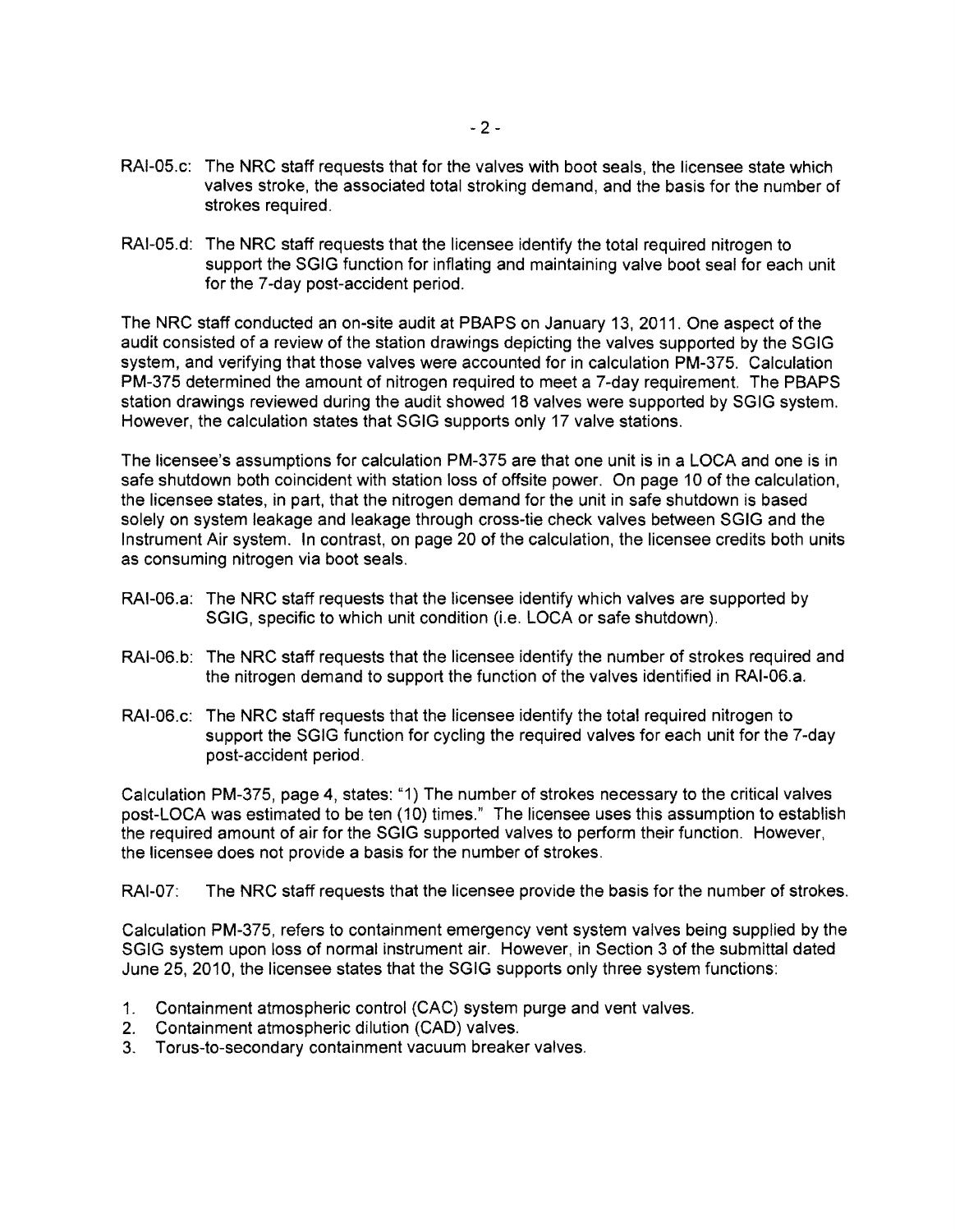RAI-08: The NRC staff requests that the licensee justify the exclusion of the function to supply air to the containment emergency vent system valves, and identify any effect on the quantity of nitrogen required to support the required 7-day period.

Currently, the licensee has the CAD system lined up to take suction from the same tank that SGIG uses to provide the backup instrument air for the post accident 7 -day supply. Current operating procedures allow operations to use the nitrogen in the CAD tank to control the containment environment. The low level alarm in the CAD tank annunciates at 36 inches. However, if the tank level is below 38.5 inches there is insufficient volume in the tank to support the CAD system and still retain the required volume in the tank to support SGIG for the 7-day period. The licensee proposes a TS limit of 22 inches for the CAD system to only account for SGIG usage.

- RAI-09.a: The NRC staff requests that the licensee address whether the alarm setpoint is adequate to prevent inadvertent usage of the nitrogen in the CAD tank while retaining a sufficient quantity of nitrogen to support the SGIG function.
- RAI-09.b: The NRC staff requests that the licensee list and describe the controls regarding nitrogen over-usage that exist to ensure that an adequate quantity of nitrogen remains in the CAD tank to support the 7-day period.